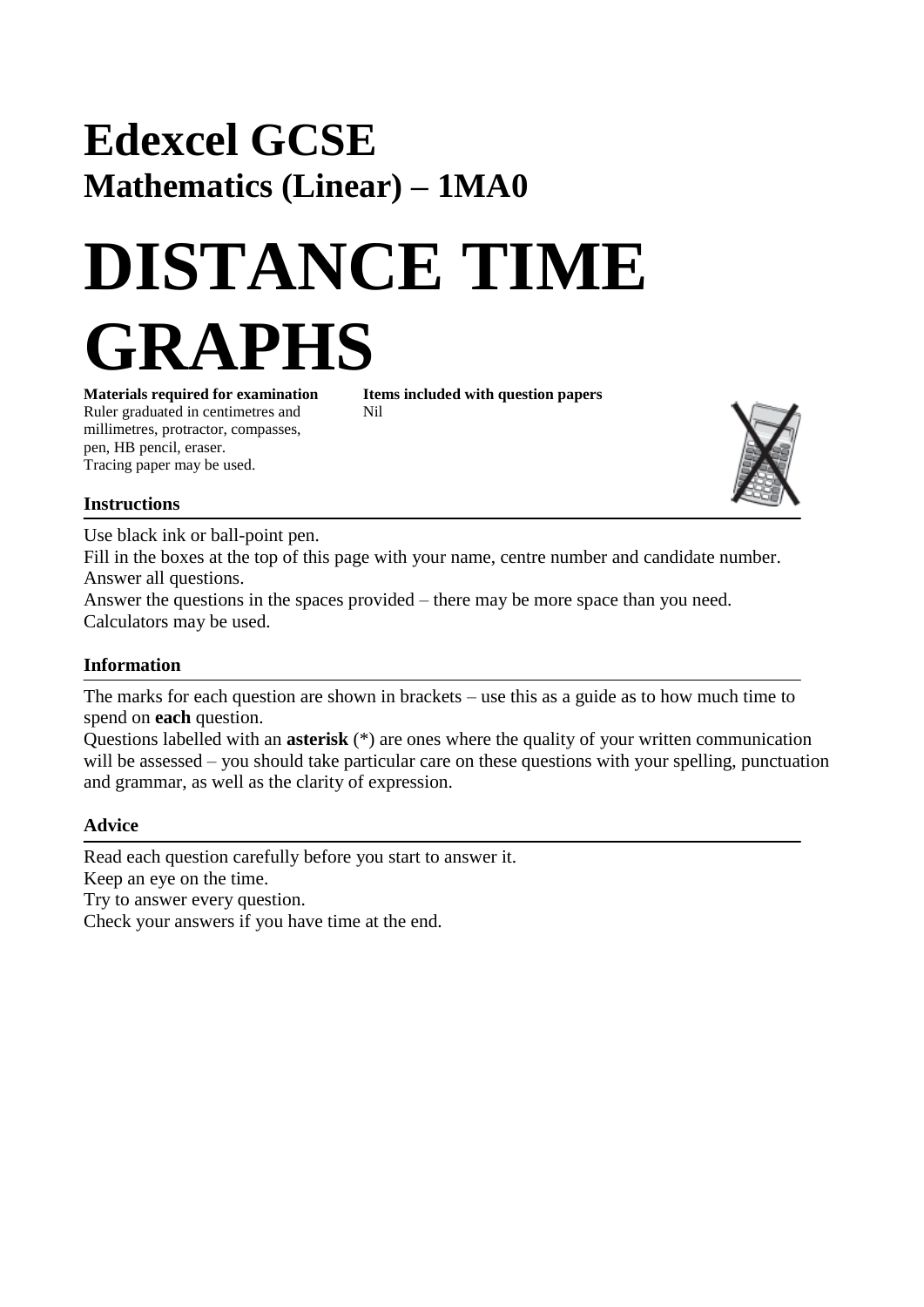

**1.** Here is part of a travel graph of Siân's journey from her house to the shops and back.

(a) Work out Siân's speed for the first 30 minutes of her journey. Give your answer in km/h.

............................. km/h

**(2)**

Siân spends 15 minutes at the shops. She then travels back to her house at 60 km/h.

(b) Complete the travel graph.

**(2) (Total 4 marks)**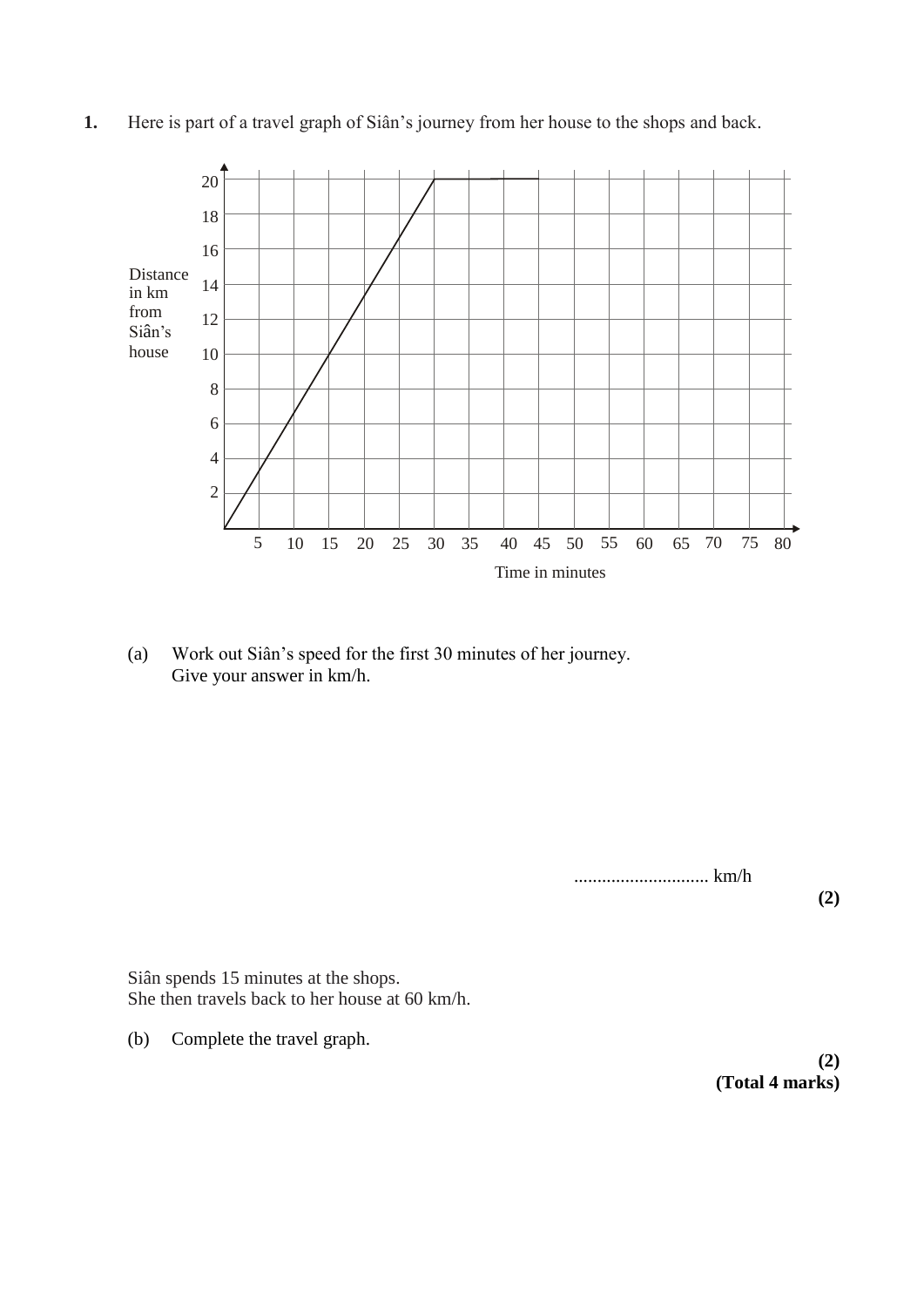**2.** Anil cycled from his home to the park. Anil waited in the park. Then he cycled back home. Here is a distance-time graph for Anil's complete journey.



(a) At what time did Anil leave home?

**(1)** (b) What is the distance from Anil's home to the park? ................... km **(1)** (c) How many minutes did Anil wait in the park? .......................... **(1) (Total 3 marks)**

..........................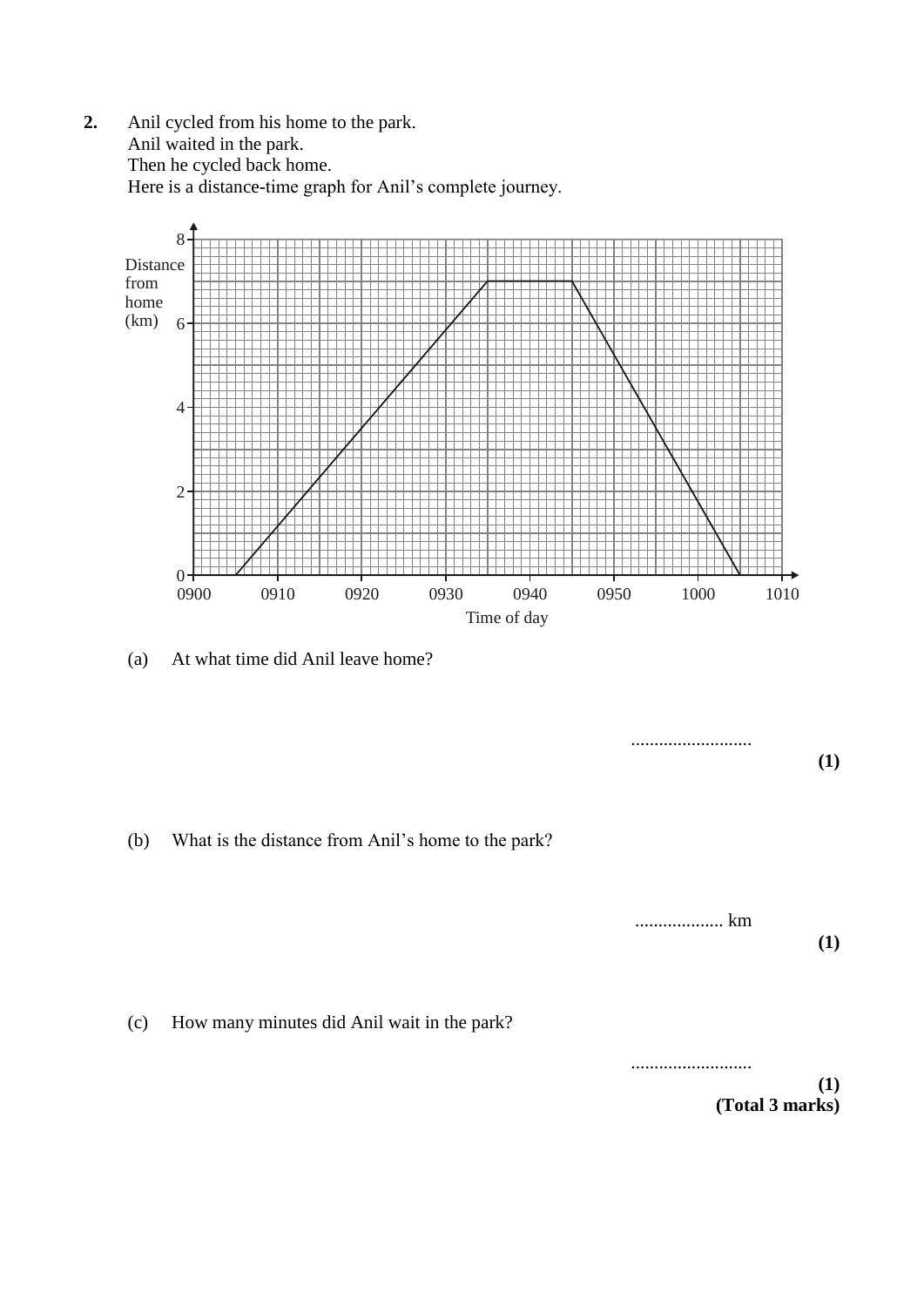**3.** A man left home at 12 noon to go for a cycle ride. The travel graph represents part of the man's journey.



- At 12.45pm the man stopped for a rest.
- (a) For how many minutes did he rest?

……………minutes **(1)** (b) Find his distance from home at 1.30pm. ………………….km **(1)**

The man stopped for another rest at 2pm.

He rested for one hour.

Then he cycled home at a steady speed. It took him 2 hours.

(c) Complete the travel graph.

**(2)**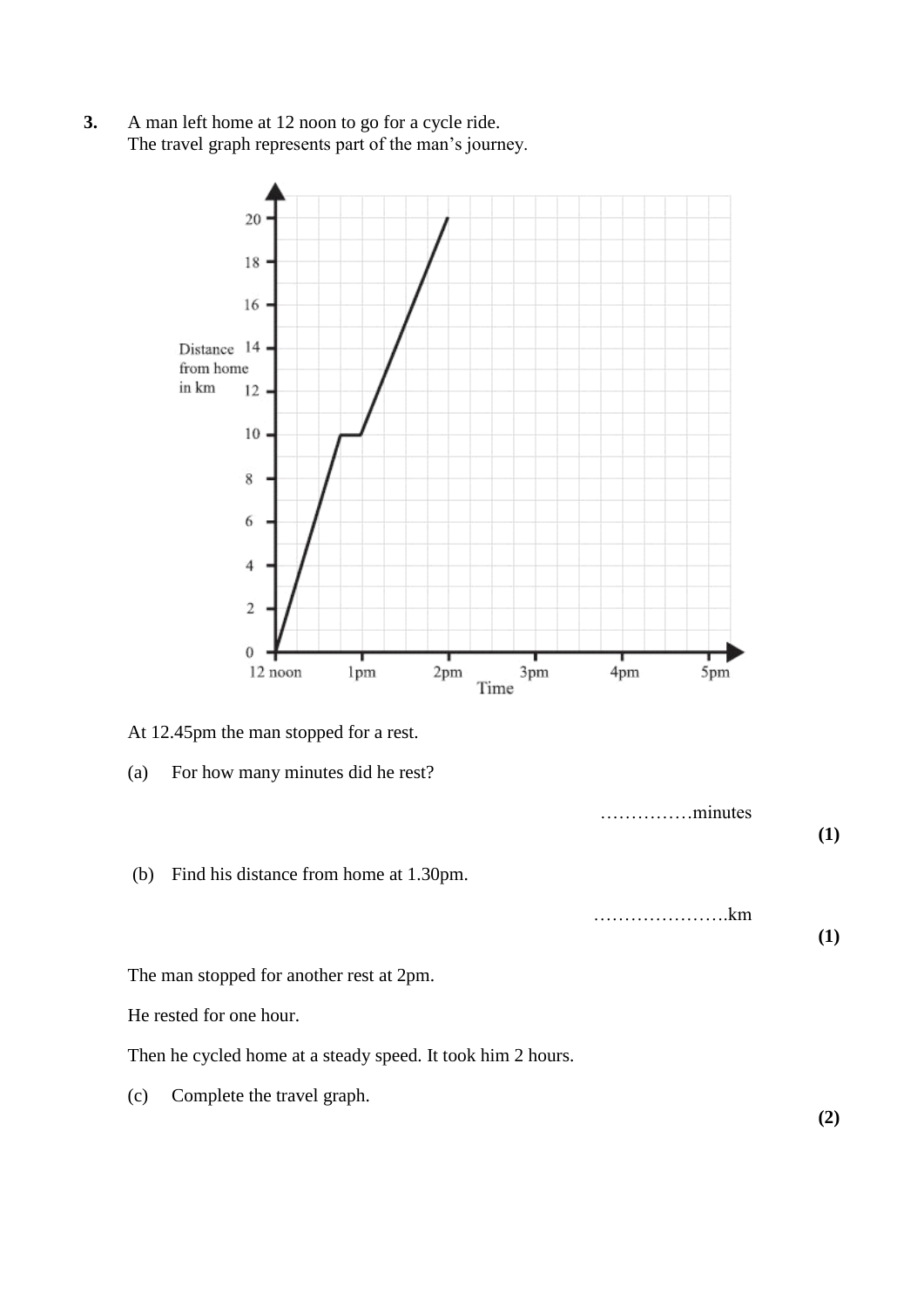**4.** Margaret went on a cycle ride.

The travel graph shows Margaret's distance from home on this cycle ride.



**(Total 3 marks)**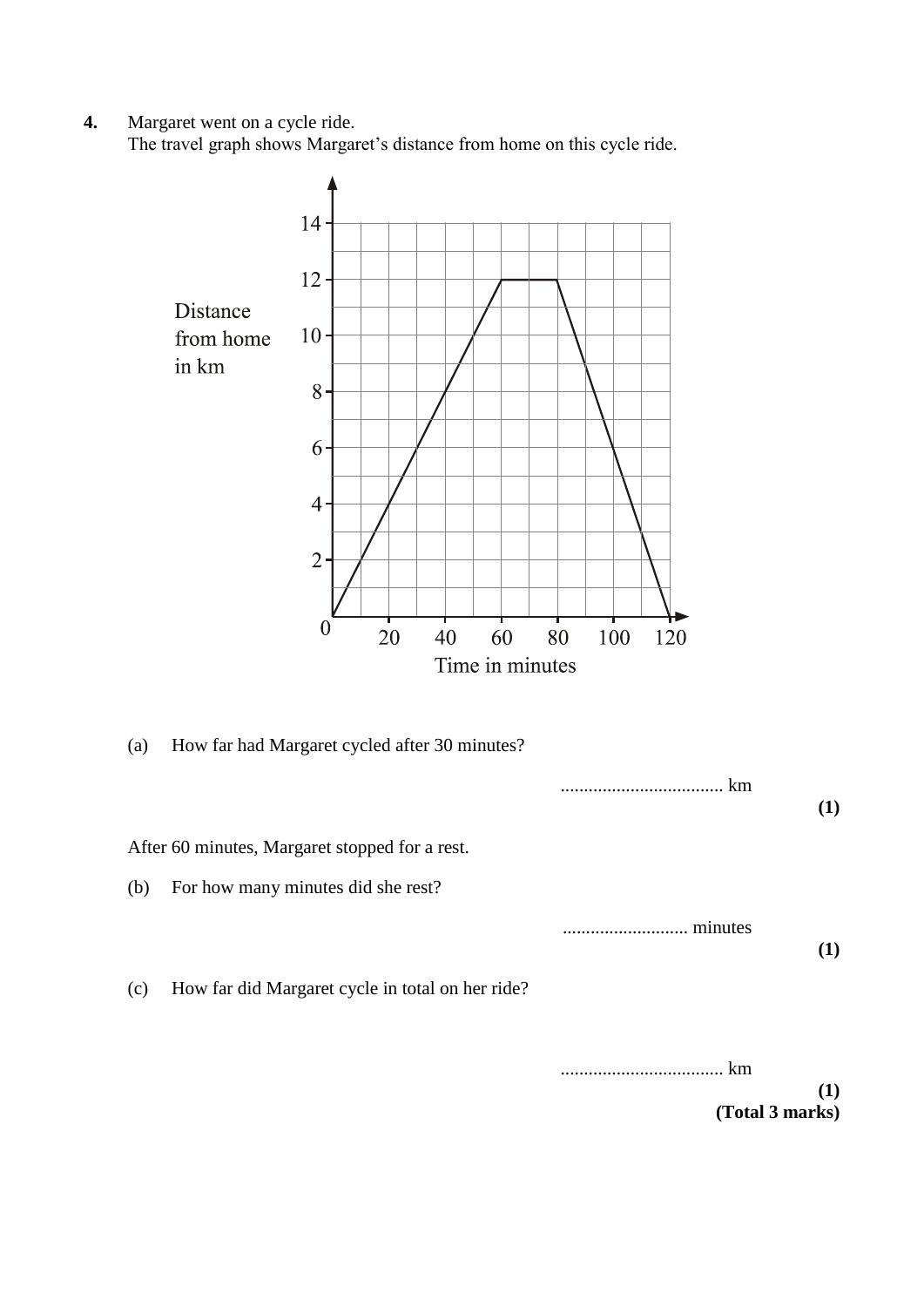**5.** Judy drove from her home to the airport. She waited at the airport. Then she drove home. Here is the distance-time graph for Judy's complete journey.



......................... minutes **(1)**

(c) Work out Judy's average speed on her journey home from the airport. Give your answer in kilometres per hour.

...................... kilometres per hour

**(2) (Total 4 marks)**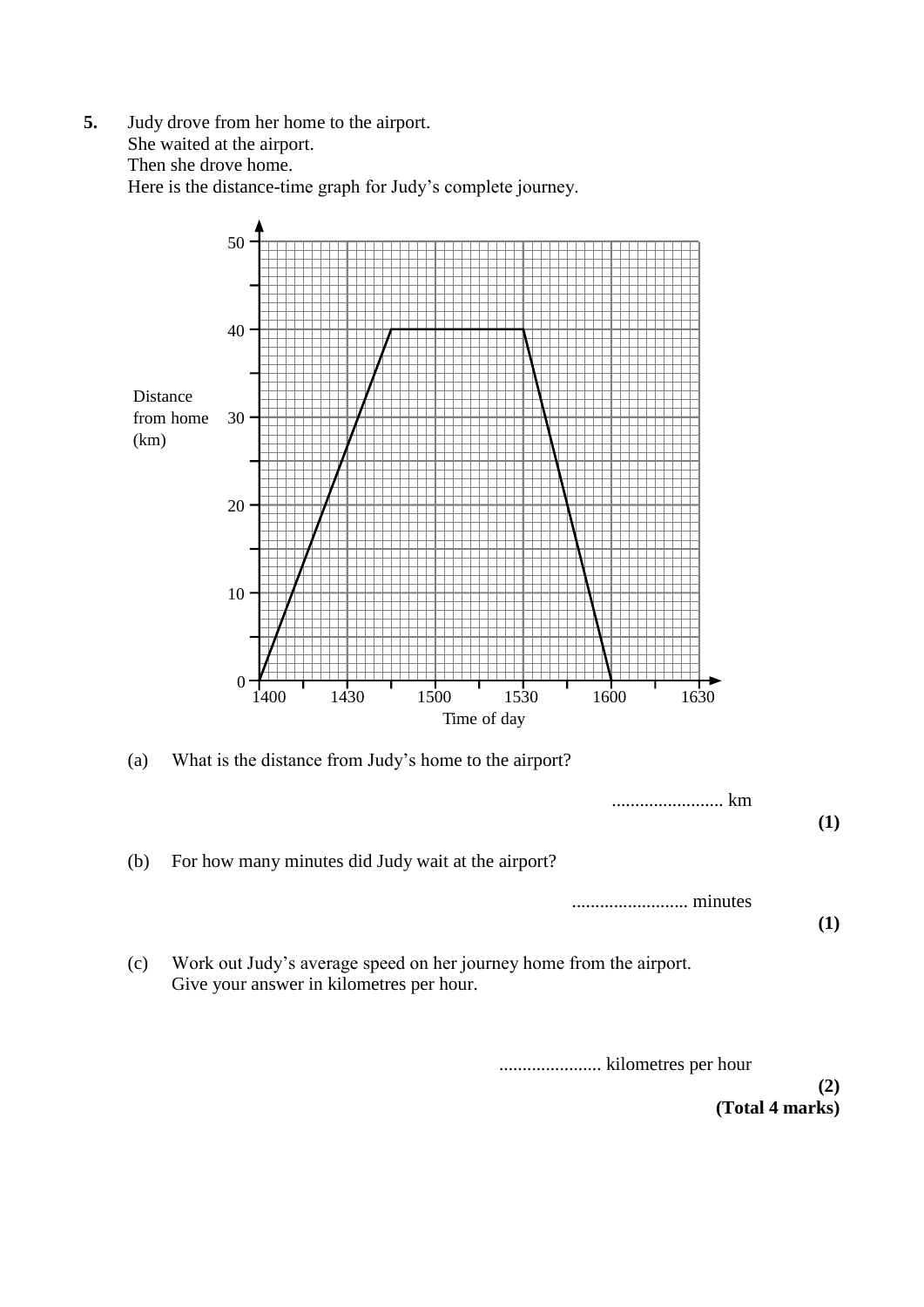**6.** Jamie travelled 20 km from his home to his friend's house. Jamie then spent some time at his friend's house before returning home. Here is the travel graph for part of Jamie's journey.

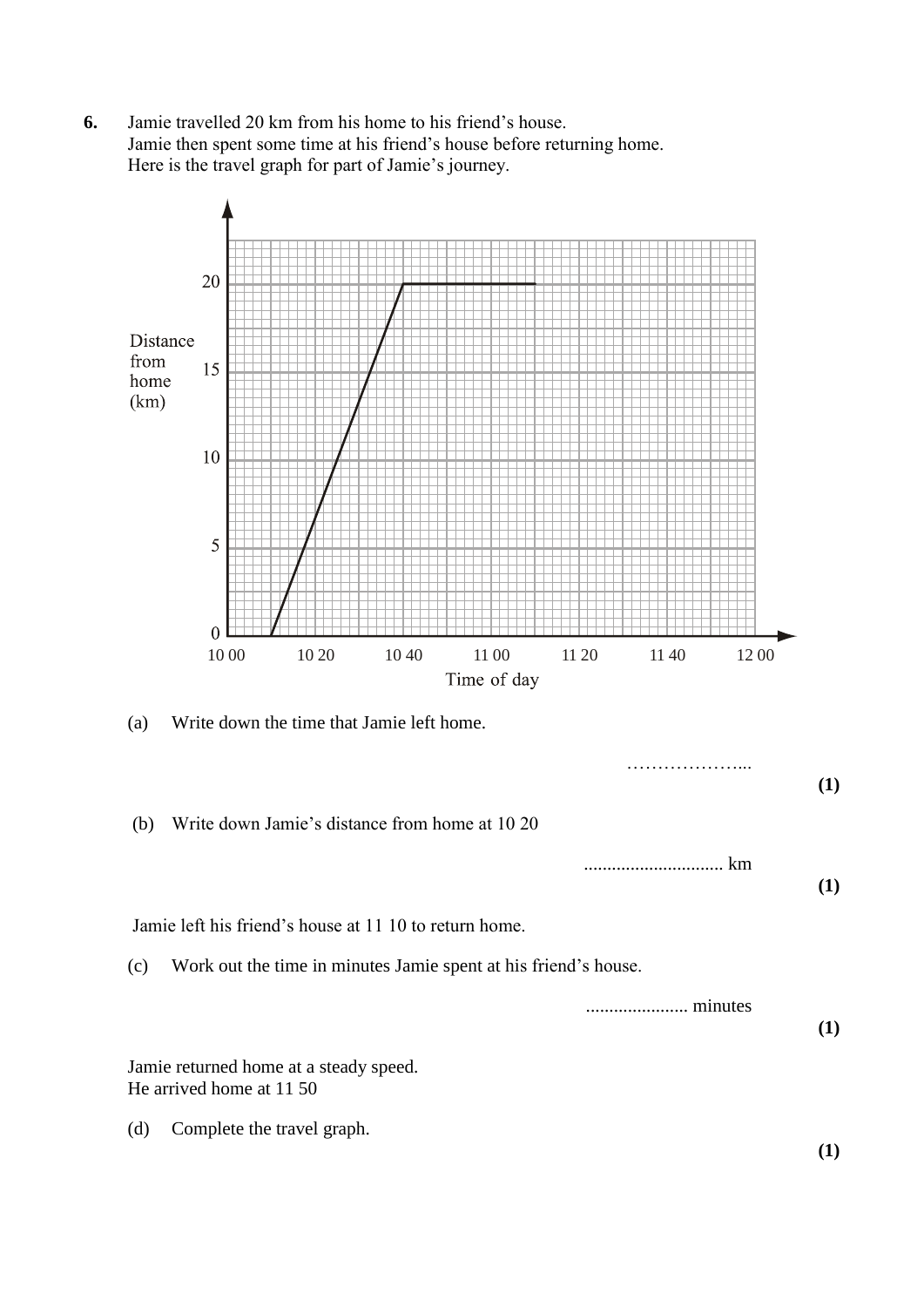(e) Work out Jamie's average speed on his journey from his home to his friend's house. Give your answer in kilometres per hour.

......................... kilometres per hour

**(2) (Total 6 marks)**

**7.** James left home at 10 00 am. He walked to the swimming pool. On the way to the swimming pool he stopped to talk to a friend.

Here is the distance-time graph for his complete journey.



(a) For how many minutes did James stop and talk to his friend?

…………………………… minutes **(1)** (b) What is the distance from James' home to the swimming pool? …………………………… km **(1)**

**(Total 2 marks)**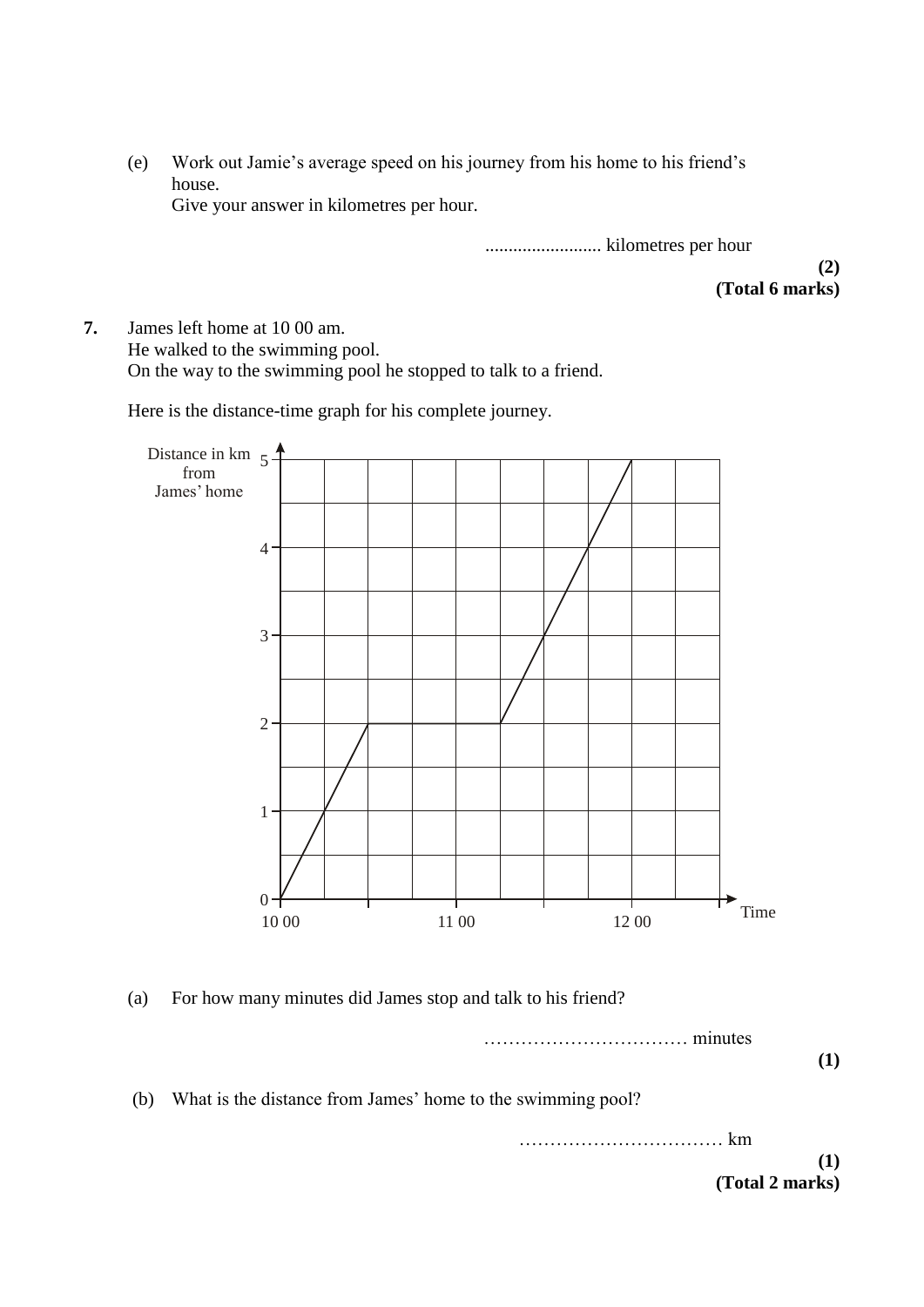**8.** Robert left school at 3 30 pm. He walked home. On the way home, he stopped to talk to a friend.

> His sister, Sarah, left the same school at 3 45 pm. She cycled home using the same route as Robert.

Here are the distance-time graphs for Robert's and Sarah's complete journeys.



(a) Find the distance Robert walked during the first 10 minutes of his journey.

|     | km                                                                         |  |
|-----|----------------------------------------------------------------------------|--|
| (b) | Find the total time that Robert stopped to talk to his friend.             |  |
|     | minutes<br>                                                                |  |
| (c) | Write down the distance that Robert had walked when Sarah cycled past him. |  |
|     | km<br>                                                                     |  |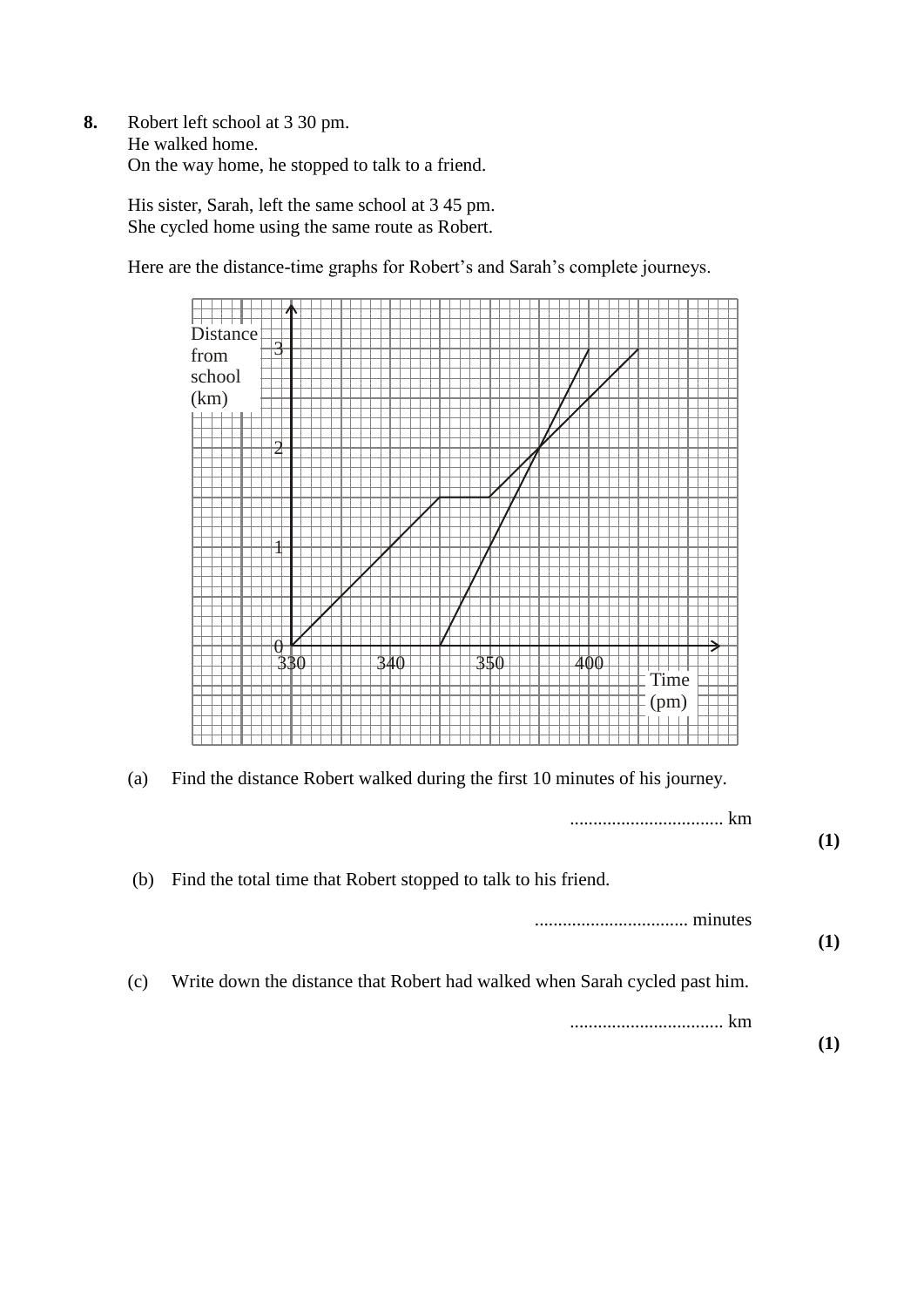

**9.** Here is a travel graph of Siân's journey from her house to the library and back to her house.

(a) How far is Siân from her house at 09 30?

|                                                             |      |                                                 | km      | (1) |
|-------------------------------------------------------------|------|-------------------------------------------------|---------|-----|
|                                                             |      | The library is 20 km from Siân's house.         |         |     |
| (b)                                                         | (i)  | At what time did Siân arrive at the library?    |         |     |
|                                                             |      |                                                 |         |     |
|                                                             | (ii) | How long did Siân spend at the library?         |         |     |
|                                                             |      |                                                 | minutes | (2) |
| Siân left the library at 10 30 to travel back to her house. |      |                                                 |         |     |
| (c)                                                         |      | At what time did Siân arrive back at her house? |         |     |
|                                                             |      |                                                 |         | (1) |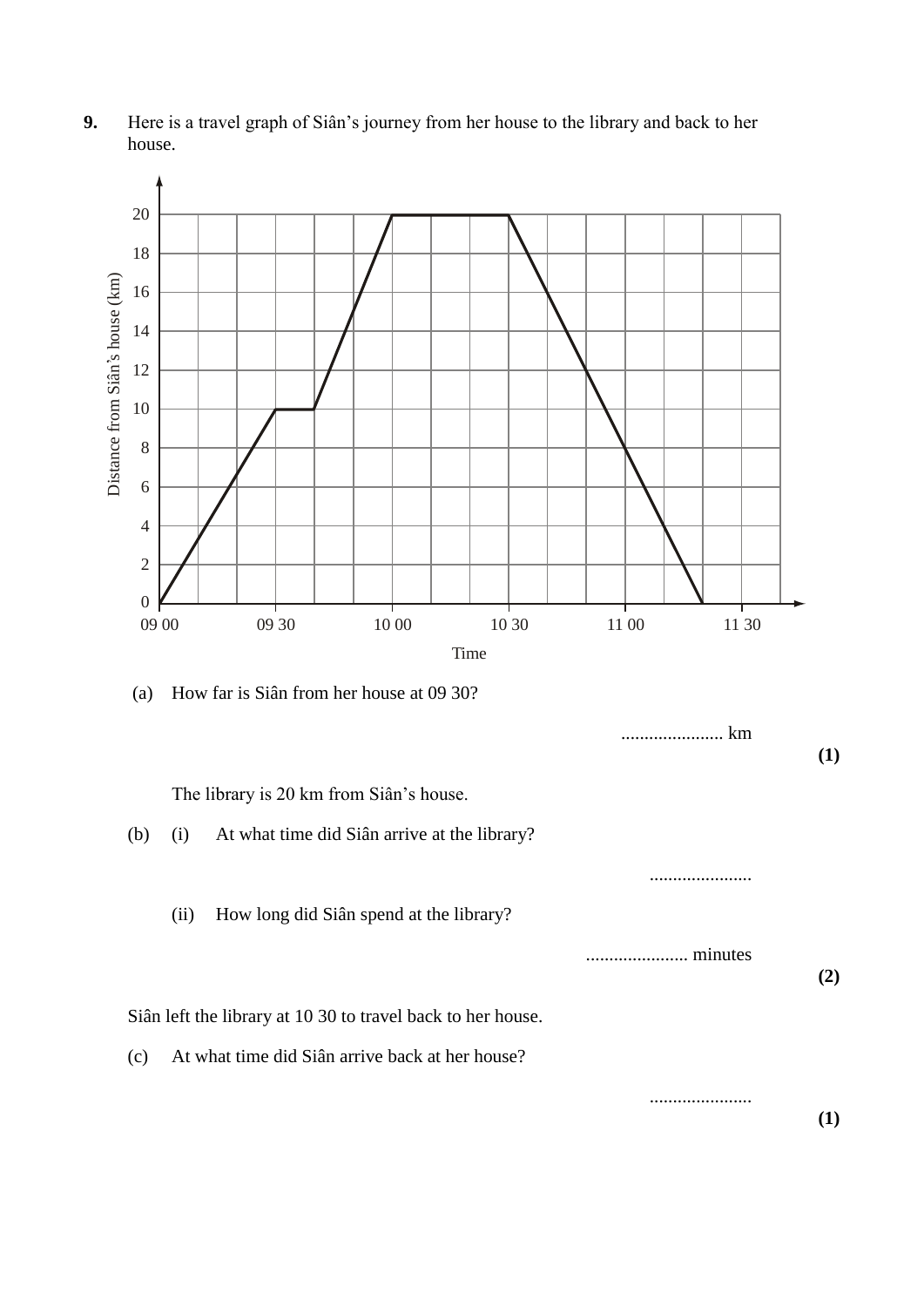**10.** Pete visited his friend and then returned home. The travel graph shows some information about Pete's journey.



....................... km

....................... minutes

**(2)**

Pete stayed with his friend for one hour. He then returned home.

(ii) How many minutes was this rest?

(c) Work out the total distance travelled by Pete on this journey.

....................... km

**(2) (Total 5 marks)**